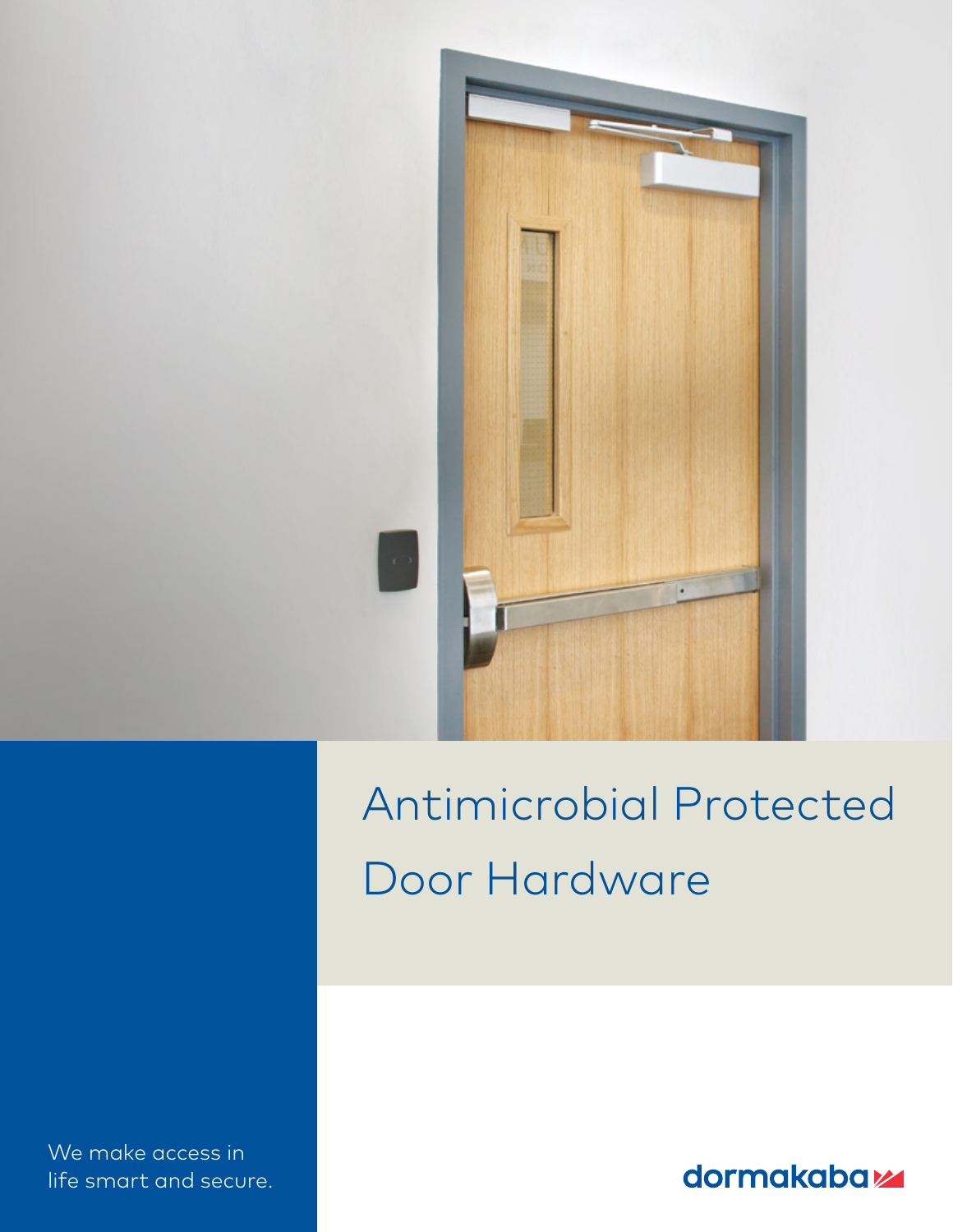## **Protecting product from unseen microbes**



- **• Safe** Unobtrusive silver protection
- **• Durable** Lasts the life of the product
- **• Effective** On guard 24/7 inhibits microbe growth

#### **Recommended Applications:**

dormakaba's UltraShield option is recommended for use on any hardware application where product cleanliness is a high priority.

- Hospital/Healthcare
- Elderly Care
- Education
- Transportation
- Food-Service
- Hospitality

#### **Available Finishes:**



**\*626AM** – Satin Chrome Plated with UltraShield antimicrobial



**\*630AM** – Satin Stainless Steel with UltraShield antimicrobial protected coating

\*The 626AM and 630AM antimicrobial protected finishes may vary from the ANSI/BHMA standard. Please consult factory for details.

Facility Managers face a myriad of concerns requiring a host of products designed to maximize security. There is a growing awareness that just protecting against the visible physical threats to security is no longer enough to ensure a truly safe environment.

Independent studies have confirmed that maintaining a secure environment against the unseen world of bacteria and other microbes is of prominent concern. As a premier security solutions provider, dormakaba now offers a comprehensive measure to provide continuous, 24/7 protection against the growth of microbes on a wide range of its security products.

dormakaba's portfolio incorporates an optional finish coating called UltraShield. This enhanced finish is a result of dormakaba's partnership with Agion Technologies, a leader in antimicrobial technology.

The UltraShield finish inhibits the growth of bacteria and other microbes on the surface of the hardware.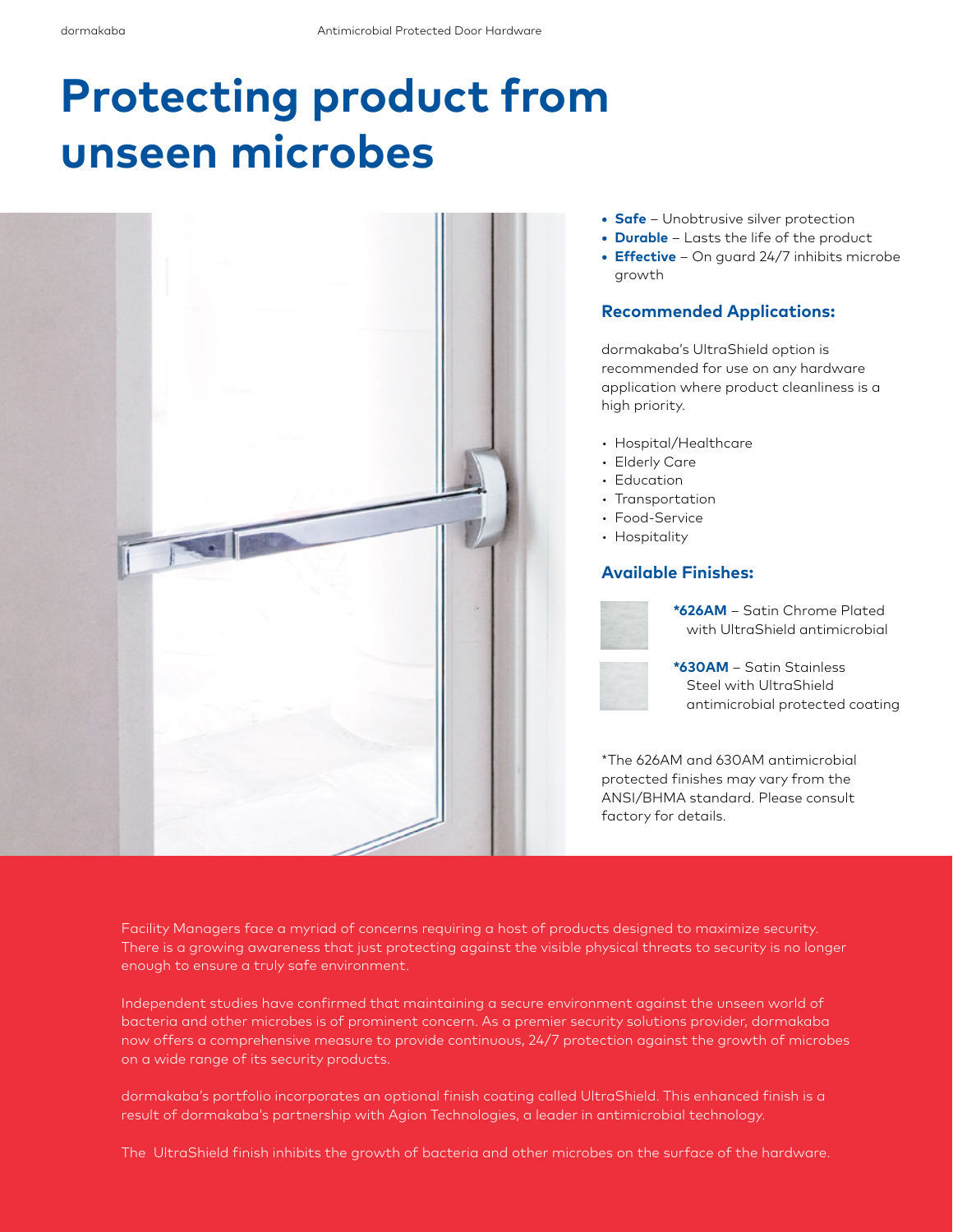### How UltraShield Antimicrobial protected coating works

The UltraShield protected coating incorporates a silver ion exchange that promotes a clean surface. This simple action depletes microbe food and oxygen production. The silver ion exchange occurs only on demand when microbes are present as shown in figure 1. The UltraShield protection is durable and is on guard 24/7.

Figure 2 shows the ion exchange process. Zeolite crystals containing silver ions are randomly oriented and distributed through the surface of the coating. In conditions that support bacterial growth, positive ions, in ambient moisture, exchange with silver ions at reversible bonding sites on the zeolite. The exchanged silver ions are now available to control microbial growth.

#### **Fighting microbes in three ways**

Silver ions attack multiple targets in the microbe to prevent it from growing. This action fights cell growth in three ways:

- Prevents respiration by inhibiting transport functions in the cell wall
- Inhibits cell division (reproduction)
- Disrupts cell metabolism

Depending on the microbe type, Agion's antimicrobial technology has been shown to initially reduce microbial population within minutes to hours while maintaining optimal performance for years.





**BEST 9K Series Heavy Duty Cylindrical Locks**

| <b>THE</b> Door Hardware |                      |                                     |                         |             |
|--------------------------|----------------------|-------------------------------------|-------------------------|-------------|
| BEST 9K<br>$\bullet$     | BEST 8K<br>$\bullet$ | <b>BEST 40H Series</b><br>$\bullet$ | DORMA 8000<br>$\bullet$ | DORMA 9000  |
| DORMA D900<br>$\bullet$  | DORMA D800           | DORMA T900<br>$\bullet$             | DORMA C100*             | DORMA M9000 |
| Renew<br>$\bullet$       | <b>SPSL</b>          | PRECISION 2000                      |                         |             |

\* C100 cylindrical lock replaced the C800 effective Summer 2022.



The Agion antimicrobial is not intended as a substitute for good hygiene.

Coated products must still be cleaned to insure the surfaces will be free of microbes. dormakaba makes no representations or warranties, express or implied, as to the efficacy of the Agion antimicrobial. A copy of the Agion warranty is available upon request.